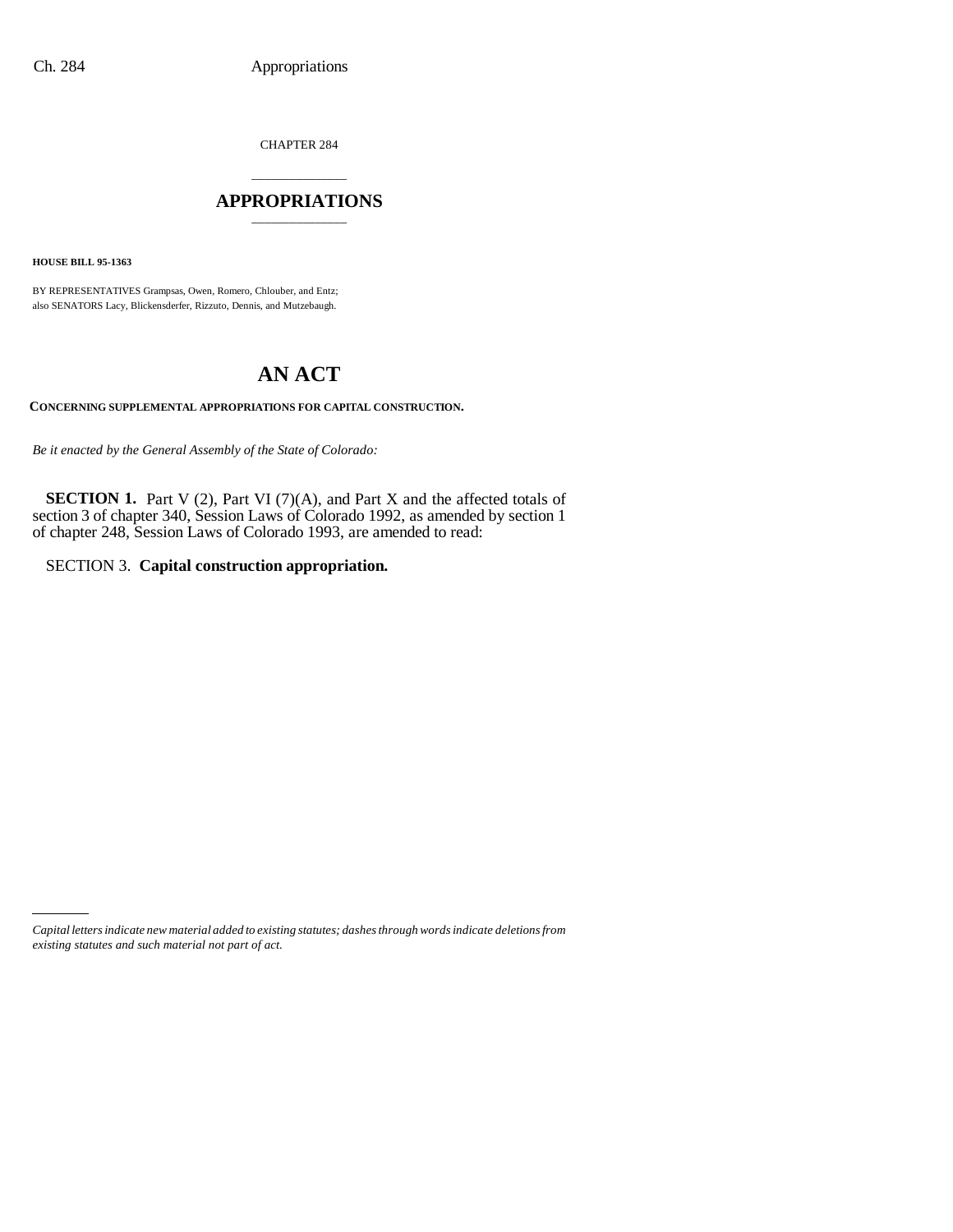Appropriations Ch. 284

|                                      |       |                                                       | <b>APPROPRIATION FROM</b>   |                               |  |  |  |
|--------------------------------------|-------|-------------------------------------------------------|-----------------------------|-------------------------------|--|--|--|
| <b>ITEM &amp;</b><br><b>SUBTOTAL</b> | TOTAL | <b>CAPITAL</b><br><b>CONSTRUCTIO</b><br><b>N FUND</b> | <b>CASH</b><br><b>FUNDS</b> | <b>FEDERA</b><br><b>FUNDS</b> |  |  |  |
|                                      |       |                                                       | S                           |                               |  |  |  |

# **PART V**

### **DEPARTMENT OF HEALTH**

| (2) SUPERFUND SITE CLEAN-UP    |           | 10,000,000 | $1,000,000$ <sup>*</sup> | 9,000,000 |
|--------------------------------|-----------|------------|--------------------------|-----------|
| (A) CALIFORNIA GULCH 4.000.000 |           |            | $400,000^{\circ}$        | 3,600,000 |
| (B) CENTRAL CITY/              |           |            |                          |           |
| <b>IDAHO SPRINGS</b>           | 163.333   |            | $16,333^a$               | 147,000   |
| (C) SAND CREEK                 | 4.460,000 |            | $446,000^a$              | 4,014,000 |
| (D) BRODERICK                  | 52.222    |            | $5,222^{\rm a}$          | 47,000    |
| (E) CHEMICAL SALES             | 1.324.445 |            | $132.445^a$              | 1,192,000 |
|                                |           | 6,000,000  |                          |           |

<sup>a</sup> This amount THESE AMOUNTS shall be from the Hazardous Substance Response Fund.

## **TOTALS PART V**

| (HEALTH) | 121.651.953 | 2.642.460 | 18.358.700 | \$100,650,79 |
|----------|-------------|-----------|------------|--------------|
|          | 117,651,953 |           | 17.958.700 | 97,050,793   |

#### **PART VI**

### **DEPARTMENT OF HIGHER EDUCATION**

### **(7) UNIVERSITY OF COLORADO AT BOULDER**

**(A) General Campus**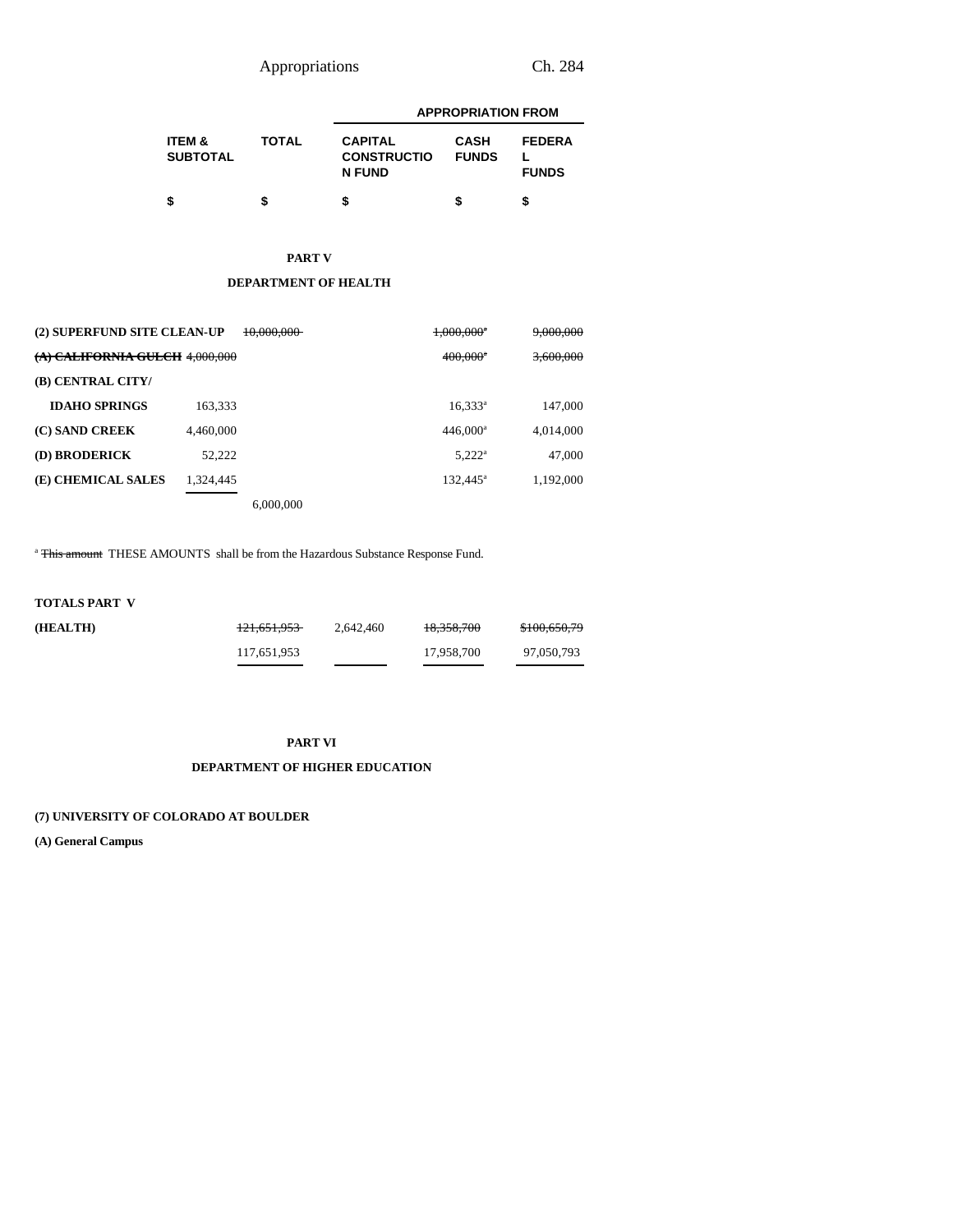|                             |                           |              | <b>APPROPRIATION FROM</b>                             |                             |                                    |
|-----------------------------|---------------------------|--------------|-------------------------------------------------------|-----------------------------|------------------------------------|
|                             | ITEM &<br><b>SUBTOTAL</b> | <b>TOTAL</b> | <b>CAPITAL</b><br><b>CONSTRUCTIO</b><br><b>N FUND</b> | <b>CASH</b><br><b>FUNDS</b> | <b>FEDERA</b><br>L<br><b>FUNDS</b> |
|                             | \$                        | \$           | \$                                                    | \$                          | \$                                 |
|                             |                           |              |                                                       |                             |                                    |
| <b>Chemistry Building</b>   |                           |              |                                                       |                             |                                    |
| Health/Safety Upgrade       | 1,114,700                 |              | 1,114,700                                             |                             |                                    |
| <b>Engineering Center</b>   |                           |              |                                                       |                             |                                    |
| Health/Safety Upgrade       | 700,000                   |              | 700,000                                               |                             |                                    |
| <b>Addition to Porter</b>   |                           |              |                                                       |                             |                                    |
| Biosciences and Muenzinger  |                           |              |                                                       |                             |                                    |
| <b>Psychology Buildings</b> | <del>9,835,000</del>      |              |                                                       | $9.835.000$ $^{\circ}$      |                                    |
|                             | 100,000                   |              |                                                       | $100,000$ <sup>a</sup>      |                                    |
| Renovation of the Ekeley    |                           |              |                                                       |                             |                                    |
| Pharmacy Laboratories       | 1,700,000                 |              |                                                       | 1,700,000 <sup>b</sup>      |                                    |
|                             | 13.349.70                 |              |                                                       |                             |                                    |
|                             | 3,614,700                 |              |                                                       |                             |                                    |

<sup>a</sup> This amount shall be from revenues as well as private foundations and corporate sources.

<sup>b</sup> This amount shall be from foundation grants and university cash reserves.

15,827,870 6,092,870

**TOTALS PART VI**

| <b>EDUCATION</b> | \$49,486,105 | \$28,373.4 | \$20,727,4 | \$385,200 |
|------------------|--------------|------------|------------|-----------|
|                  | \$39,751,105 |            | \$10.992.4 |           |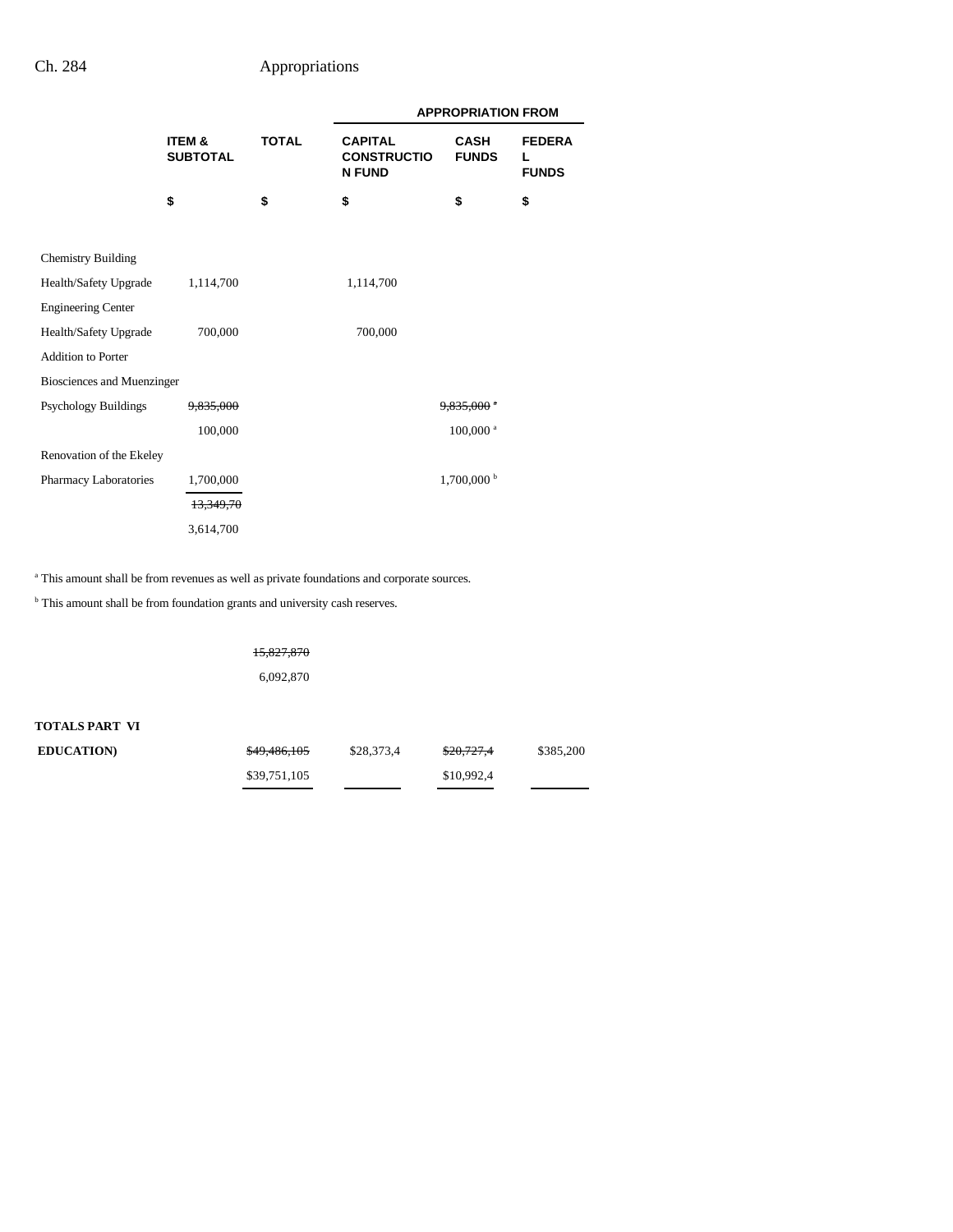Appropriations Ch. 284

|                                      |              | <b>APPROPRIATION FROM</b>                             |                             |                               |  |
|--------------------------------------|--------------|-------------------------------------------------------|-----------------------------|-------------------------------|--|
| <b>ITEM &amp;</b><br><b>SUBTOTAL</b> | <b>TOTAL</b> | <b>CAPITAL</b><br><b>CONSTRUCTIO</b><br><b>N FUND</b> | <b>CASH</b><br><b>FUNDS</b> | <b>FEDERA</b><br><b>FUNDS</b> |  |
|                                      |              |                                                       | S                           |                               |  |

### **PART X**

### **DEPARTMENT OF MILITARY AFFAIRS**

### **NATIONAL GUARD**

| (1) Capital Construction           |           |           |           |
|------------------------------------|-----------|-----------|-----------|
| Limon Training Site                |           |           |           |
| Land Purchase - Available          |           |           |           |
| June 1, 1993                       | 435,000   | 300,000   | 135,000   |
|                                    | 89,491    | 30,000    | 59,491    |
| <b>Limon Indoor Firing</b>         |           |           |           |
| Range - Available                  |           |           |           |
| June 1, 1993                       | 252,900   | 2,000     | 250.900   |
| <b>Limon Training Site,</b>        |           |           |           |
| Company Administration/Supply      |           |           |           |
| Facility - Available               |           |           |           |
| June 1, 1993                       | 194,100   | 2,000     | 192,100   |
| <b>Longmont Logistics Facility</b> |           |           |           |
| <b>Acquisition Costs</b>           | 3,218,000 |           | 3,218,000 |
| Fort Carson Armory                 |           |           |           |
| Construction                       | 2,769,000 |           | 2,769,000 |
|                                    |           | 6,869,000 |           |
|                                    |           | 6,076,491 |           |

### **(2) Specific Maintenance Projects**

Roofing, Electrical Repairs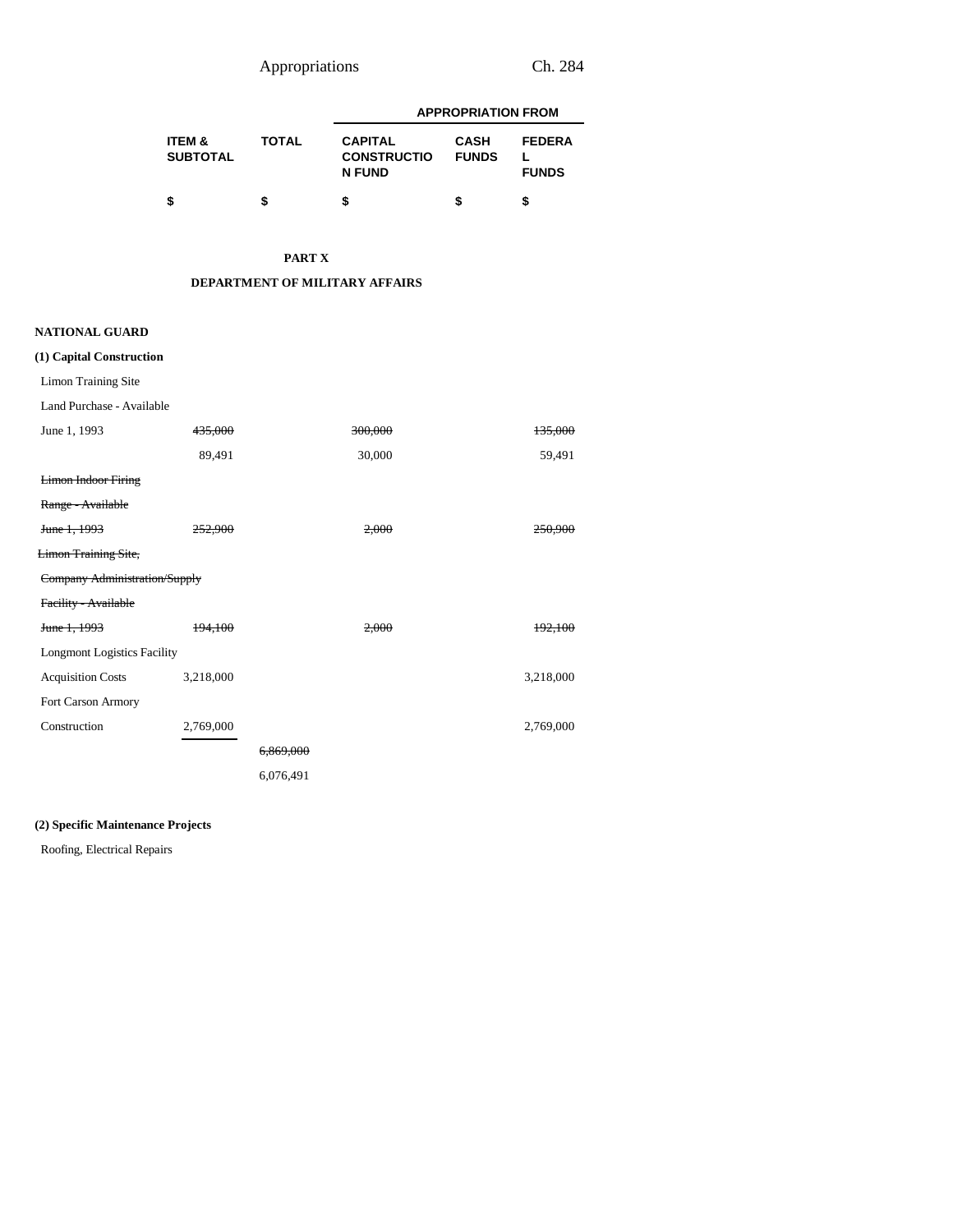|                             |                           |                          | <b>APPROPRIATION FROM</b>                             |                             |                                    |  |
|-----------------------------|---------------------------|--------------------------|-------------------------------------------------------|-----------------------------|------------------------------------|--|
|                             | ITEM &<br><b>SUBTOTAL</b> | <b>TOTAL</b>             | <b>CAPITAL</b><br><b>CONSTRUCTIO</b><br><b>N FUND</b> | <b>CASH</b><br><b>FUNDS</b> | <b>FEDERA</b><br>L<br><b>FUNDS</b> |  |
|                             | \$                        | \$                       | \$                                                    | \$                          | \$                                 |  |
| and Heating and Ventilation |                           |                          |                                                       |                             |                                    |  |
| Improvements at Seven       |                           |                          |                                                       |                             |                                    |  |
| Locations                   | 216,000                   |                          | 54,000                                                |                             | 162,000                            |  |
| Rehabilitate Aurora Armory, |                           |                          |                                                       |                             |                                    |  |
| Phase II - Available        |                           |                          |                                                       |                             |                                    |  |
| June 1, 1993 - CM           | 315,000                   |                          | 315,000                                               |                             |                                    |  |
| Pueblo Rifle Range          |                           |                          |                                                       |                             |                                    |  |
| Upgrade - CC                | 200,000                   |                          |                                                       |                             | 200,000                            |  |
|                             | 7,063                     |                          |                                                       |                             | 7,063                              |  |
| Pueblo Depot Armory         |                           |                          |                                                       |                             |                                    |  |
| Rehabilitation and          |                           |                          |                                                       |                             |                                    |  |
| Expansion - CC              | <del>234,000</del>        |                          |                                                       |                             | <del>234,000</del>                 |  |
|                             |                           | 965,000                  |                                                       |                             |                                    |  |
|                             |                           | 538,063                  |                                                       |                             |                                    |  |
|                             |                           |                          |                                                       |                             |                                    |  |
| TOTALS PART X               |                           |                          |                                                       |                             |                                    |  |
| (MILITARY AFFAIRS)          |                           | \$7,834,000              | \$673,000                                             |                             | \$7,161,000                        |  |
|                             |                           | \$6,614,554              | \$399,000                                             |                             | \$6,215,554                        |  |
|                             |                           |                          |                                                       |                             |                                    |  |
| <b>GRAND TOTALS --</b>      |                           |                          |                                                       |                             |                                    |  |
| <b>CAPITAL CONSTRUCTION</b> |                           | <del>\$259,759,489</del> | <del>\$83,032,5</del>                                 | \$66,190,9 <sup>a</sup>     | <del>\$110,535,99</del>            |  |
|                             |                           | \$244,805,043            | \$82,758,5                                            | \$56,055,9 <sup>a</sup>     | \$105,990,54                       |  |

<sup>a</sup> Of this amount, \$1,568,644 is from the Highway Users Tax Fund subject to Section 43-4-201(3)(a), C.R.S.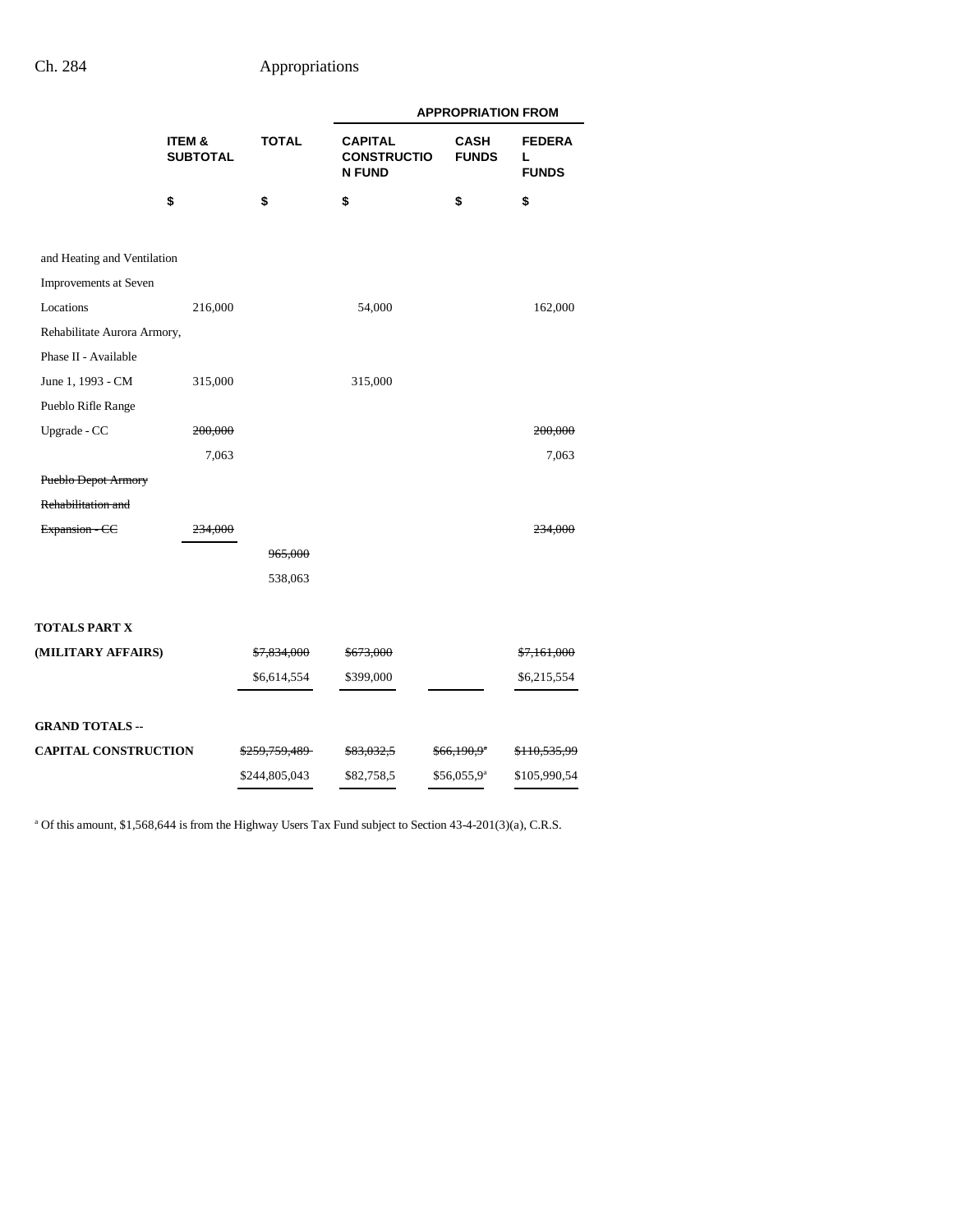Appropriations Ch. 284

|                                      |       | <b>APPROPRIATION FROM</b>                             |                             |                               |  |  |
|--------------------------------------|-------|-------------------------------------------------------|-----------------------------|-------------------------------|--|--|
| <b>ITEM &amp;</b><br><b>SUBTOTAL</b> | TOTAL | <b>CAPITAL</b><br><b>CONSTRUCTIO</b><br><b>N FUND</b> | <b>CASH</b><br><b>FUNDS</b> | <b>FEDERA</b><br><b>FUNDS</b> |  |  |
|                                      |       |                                                       |                             |                               |  |  |

**SECTION 2.** Part VI (6)(A) and the affected totals of Part VI of section 3 of chapter 340, Session Laws of Colorado 1992, as amended by section 2 of chapter 82, Session Laws of Colorado 1994, are amended to read:

Section 3. **Capital construction appropriation.**

#### **PART VI**

#### **DEPARTMENT OF HIGHER EDUCATION**

### **(6) FORT LEWIS COLLEGE**

**(A) General Campus**

Replacement Auditorium

| Facility - CC <sup>la</sup> | 3,958,791 | 1.658.791 | <del>2,300,000</del> *   |
|-----------------------------|-----------|-----------|--------------------------|
|                             | 5.622.882 |           | $3.964.091$ <sup>a</sup> |

a This amount shall be from insurance proceeds and gifts.

4,817,699

6,481,790

#### **TOTALS PART VI (HIGHER**

| <b>EDUCATION</b> | \$49,836,105 | \$28,323.42 | <del>\$21,127,485</del> | \$385,200 |
|------------------|--------------|-------------|-------------------------|-----------|
|                  | \$51,500,196 |             | \$22,791,576            |           |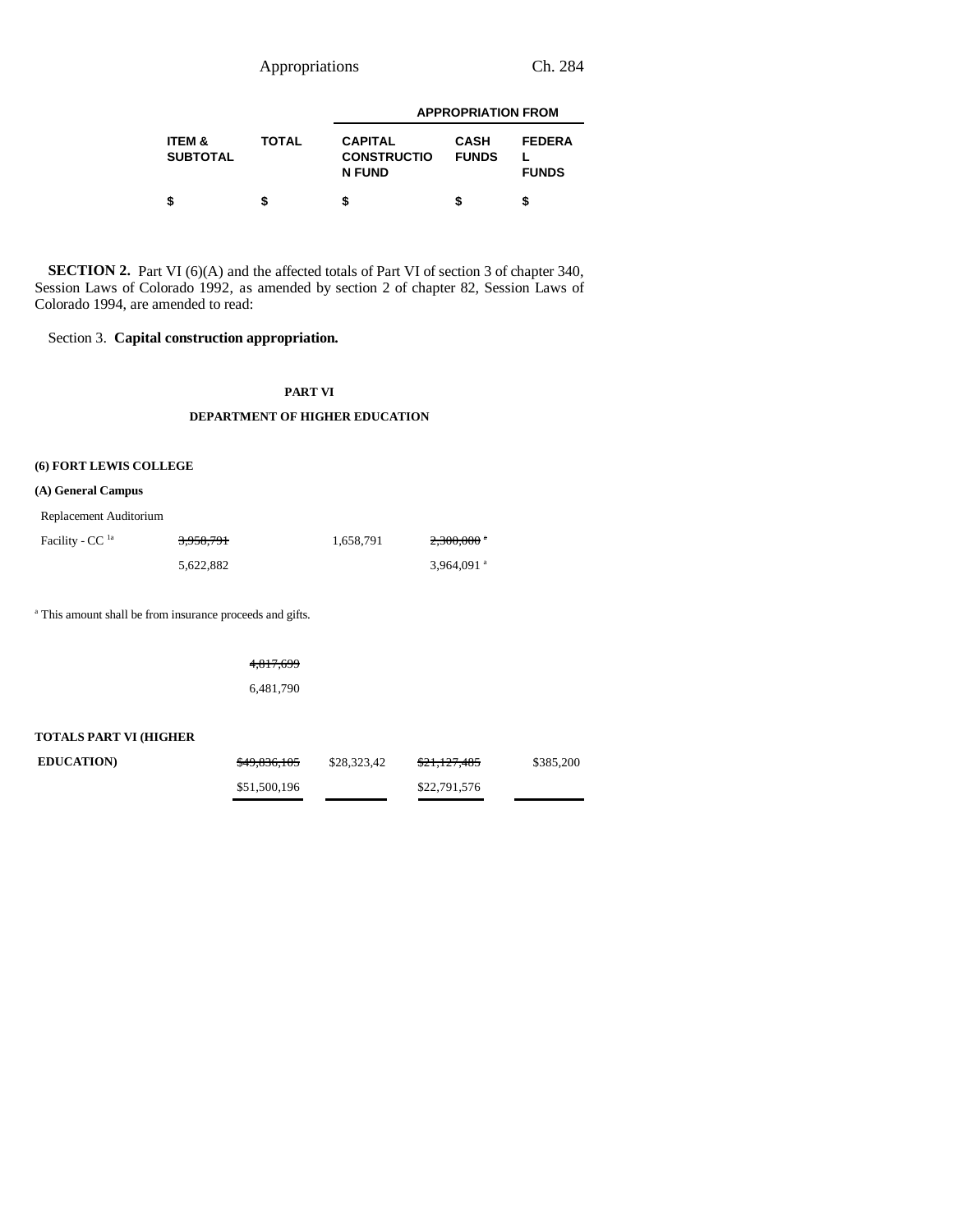|                             |                                      |               | <b>APPROPRIATION FROM</b>                             |                            |                             |                               |
|-----------------------------|--------------------------------------|---------------|-------------------------------------------------------|----------------------------|-----------------------------|-------------------------------|
|                             | <b>ITEM &amp;</b><br><b>SUBTOTAL</b> | <b>TOTAL</b>  | <b>CAPITAL</b><br><b>CONSTRUCTIO</b><br><b>N FUND</b> |                            | <b>CASH</b><br><b>FUNDS</b> | <b>FEDERA</b><br><b>FUNDS</b> |
|                             | \$                                   | \$            | \$                                                    |                            | \$                          | \$                            |
| <b>GRAND TOTALS --</b>      |                                      |               |                                                       |                            |                             |                               |
| <b>CAPITAL CONSTRUCTION</b> |                                      | \$260,109,489 | \$82,982,56                                           | $$66,590.936$ <sup>*</sup> |                             | \$100,535,99                  |
|                             |                                      | \$251,773,580 |                                                       |                            | $$68,255,027$ <sup>a</sup>  |                               |

<sup>a</sup> Of this amount, \$1,568,644 is from the Highway Users Tax Fund subject to Section 43-4-201(3)(a), C.R.S.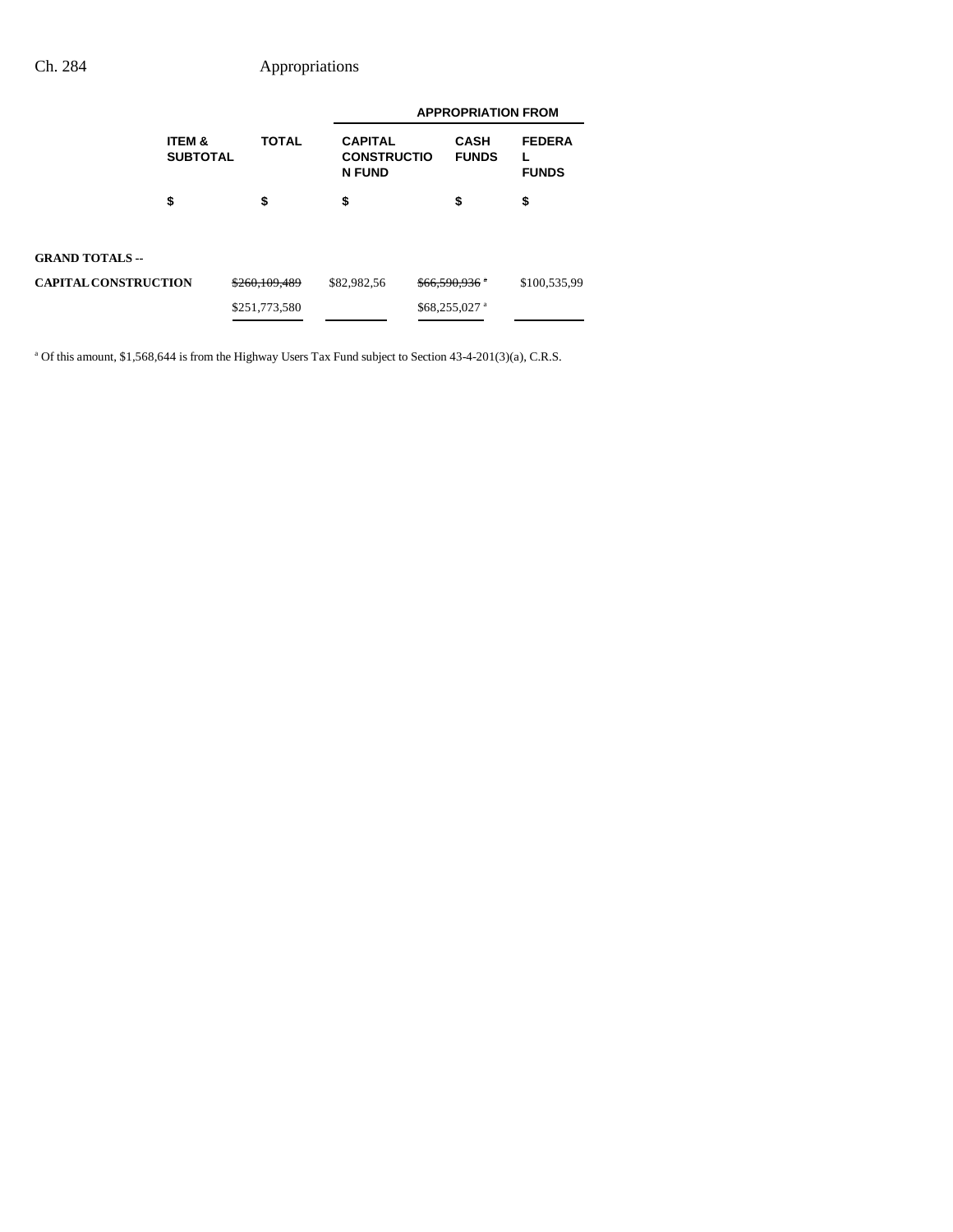|                               |              |                                                                 | <b>APPROPRIATION FROM</b>                         |                             |                                              |                                |  |
|-------------------------------|--------------|-----------------------------------------------------------------|---------------------------------------------------|-----------------------------|----------------------------------------------|--------------------------------|--|
| <b>ITEM &amp;</b><br>SUBTOTAL | <b>TOTAL</b> | <b>CAPITAL</b><br><b>CONSTRUCTION CONSTRUCTI</b><br><b>FUND</b> | <b>CAPITAL</b><br><b>ON FUND</b><br><b>EXEMPT</b> | <b>CASH</b><br><b>FUNDS</b> | <b>CASH</b><br><b>FUNDS</b><br><b>EXEMPT</b> | <b>FEDERAL</b><br><b>FUNDS</b> |  |
|                               |              |                                                                 |                                                   |                             |                                              |                                |  |

**SECTION 3.** Part VI (20) and the affected totals of section 3 of chapter 353, Session Laws of Colorado 1993, as amended by section 1 of chapter 82, Session Laws of Colorado 1994, are amended to read:

#### SECTION 3. **Capital construction appropriation.**

#### **PART VI DEPARTMENT OF HIGHER EDUCATION**

|                            | (20) AURARIA HIGHER EDUCATION CENTER |         |                        |
|----------------------------|--------------------------------------|---------|------------------------|
| Child Care Center          | 1,788,000                            |         | 1,788,000 <sup>a</sup> |
| Replace and Repair Leaking |                                      |         |                        |
| Roof, Science Building,    |                                      |         |                        |
| Phase II                   | 275,520                              | 275,520 |                        |
| Replace Leaking Steam      |                                      |         |                        |
| Line and Joints            | 38,369                               | 38,369  |                        |
| <b>Renovate Business</b>   |                                      |         |                        |
| Services Building          | <del>375,000.</del>                  |         | <del>: 375,000 k</del> |
|                            |                                      |         |                        |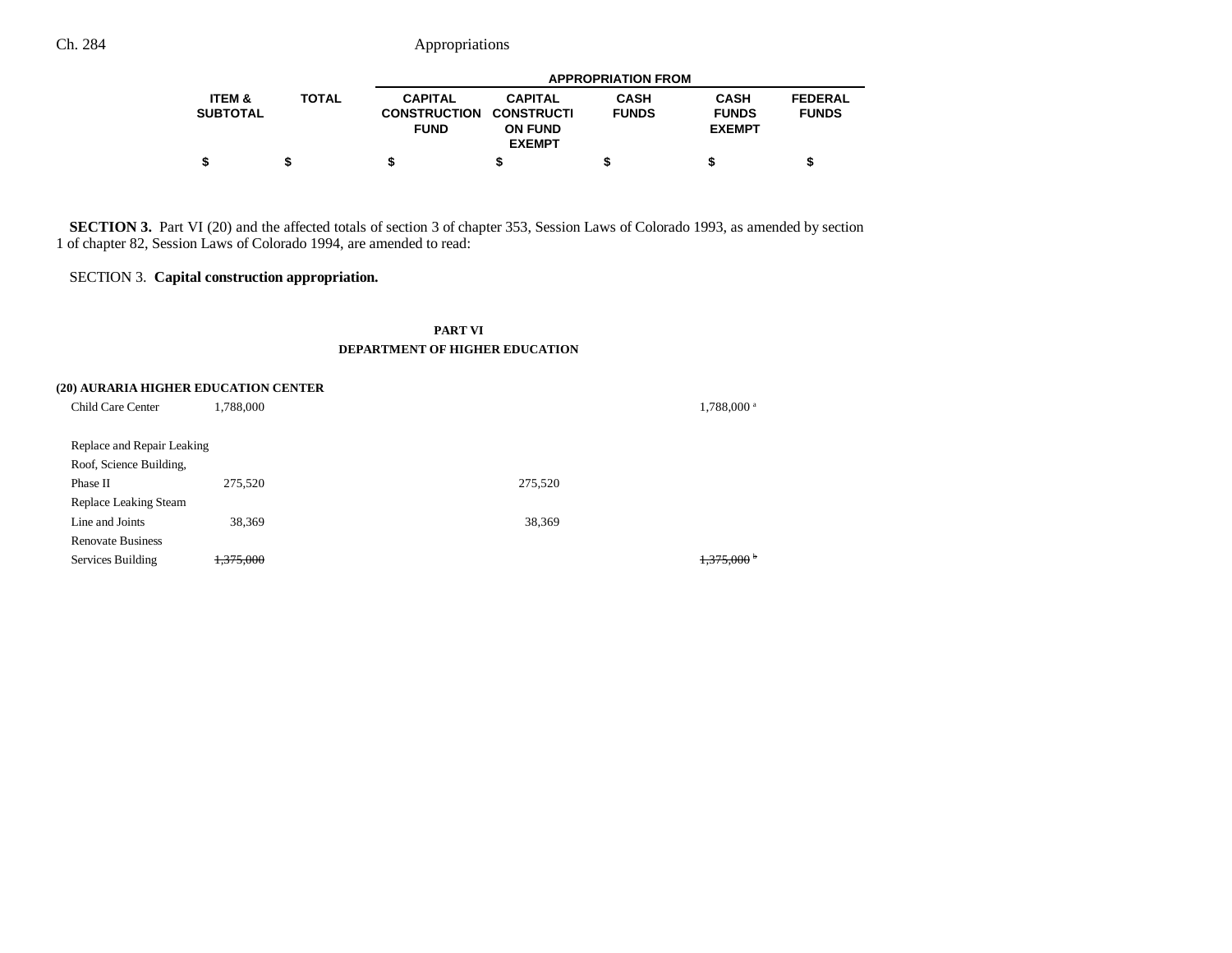|                   | 1,575,000 |           | $1,575,000$ <sup>a</sup> |
|-------------------|-----------|-----------|--------------------------|
| Purchase and      |           |           |                          |
| Renovate the      |           |           |                          |
| Fletcher Building | 665,000   |           | 665,000                  |
|                   | 975,000   |           | 975,000 <sup>b</sup>     |
|                   |           | 4,141,889 |                          |
|                   |           | 4,651,889 |                          |

a These funds shall come from exempt institutional sources and are shown here for informational purposes only. Therefore, they shall not be accounted for in the state's Capital Construction Fund and the limitations on encumbrance, timeliness and use of internal

workforce do not apply.

b These amounts shall be from a variety of cash exempt revenue sources such as operating reserves.

#### **TOTALS PART VI (HIGHER**

| <b>EDUCATION</b>             | \$52,426,243<br>\$52,936,243 | \$20,111,630 | \$20,000                   | \$28,993,613<br>\$29,503,613 | \$3,301,000   |
|------------------------------|------------------------------|--------------|----------------------------|------------------------------|---------------|
| <b>GRAND TOTALS (CAPITAL</b> |                              |              |                            |                              |               |
| <b>CONSTRUCTION</b>          | \$259,666,953                | \$64,351,086 | $$16.546.251$ <sup>a</sup> | <del>\$55,232,351</del> *    | \$123,537,265 |
|                              | \$260,176,953                |              |                            | $$55,742,351$ <sup>a</sup>   |               |

<sup>a</sup> Of this amount, \$1,986,588 is from the Highway Users Tax Fund pursuant to Section 43-4-201(3)(a), C.R.S.

Ch. 284 Appropriations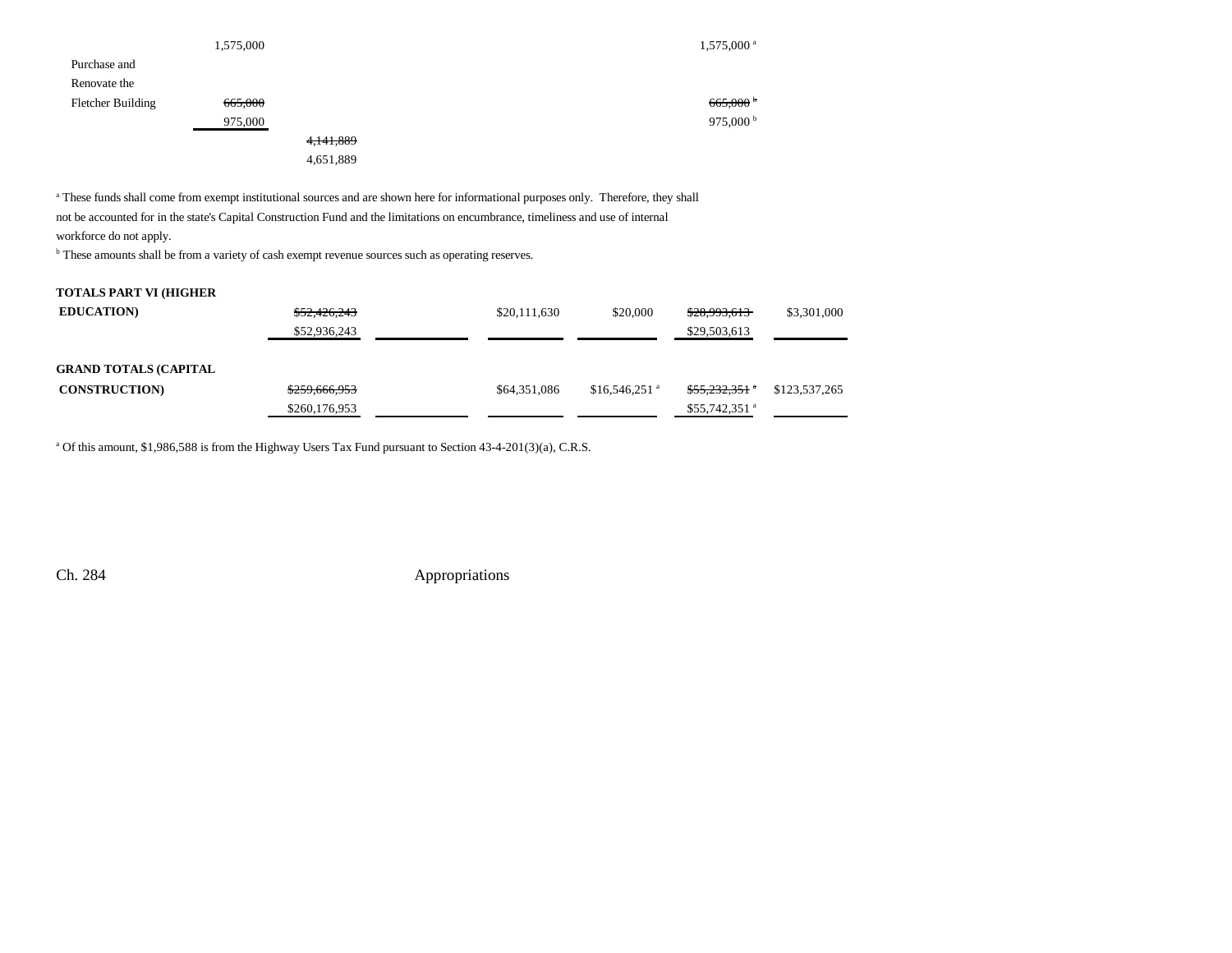|                               |              | <b>APPROPRIATION FROM</b>             |                                     |                             |                             |                                |  |
|-------------------------------|--------------|---------------------------------------|-------------------------------------|-----------------------------|-----------------------------|--------------------------------|--|
| <b>ITEM &amp;</b><br>SUBTOTAL | <b>TOTAL</b> | <b>CAPITAL</b><br><b>CONSTRUCTION</b> | <b>CAPITAL</b><br><b>CONSTRUCTI</b> | <b>CASH</b><br><b>FUNDS</b> | <b>CASH</b><br><b>FUNDS</b> | <b>FEDERAL</b><br><b>FUNDS</b> |  |
|                               |              | <b>FUND</b>                           | <b>ON FUND</b><br><b>EXEMPT</b>     |                             | <b>EXEMPT</b>               |                                |  |
|                               |              |                                       |                                     |                             |                             |                                |  |

**SECTION 4.** Part IV (2)(B) and (7)(B) and Part VII (2) and the affected totals of section 3 of chapter 354, Session Laws of Colorado 1994, are amended to read:

#### SECTION 3. **Capital construction appropriation.**

#### **PART IV DEPARTMENT OF HIGHER EDUCATION**

#### **(2) MESA STATE COLLEGE**

| (B) Capital Construction  |           |           |                        |                          |
|---------------------------|-----------|-----------|------------------------|--------------------------|
| <b>Student Recreation</b> |           |           |                        |                          |
| Center                    |           |           |                        |                          |
| and Renovation of         |           |           |                        |                          |
| Saunders Fieldhouse       | 7.499.600 |           | $7,499,600$ $^{\circ}$ |                          |
|                           |           |           |                        | $7,499,600$ <sup>a</sup> |
|                           |           | 7,636,350 |                        |                          |

<sup>a</sup> This amount shall come from exempt institutional sources and is shown here for informational purposes only. Therefore, it shall not be accounted for in the State's Capital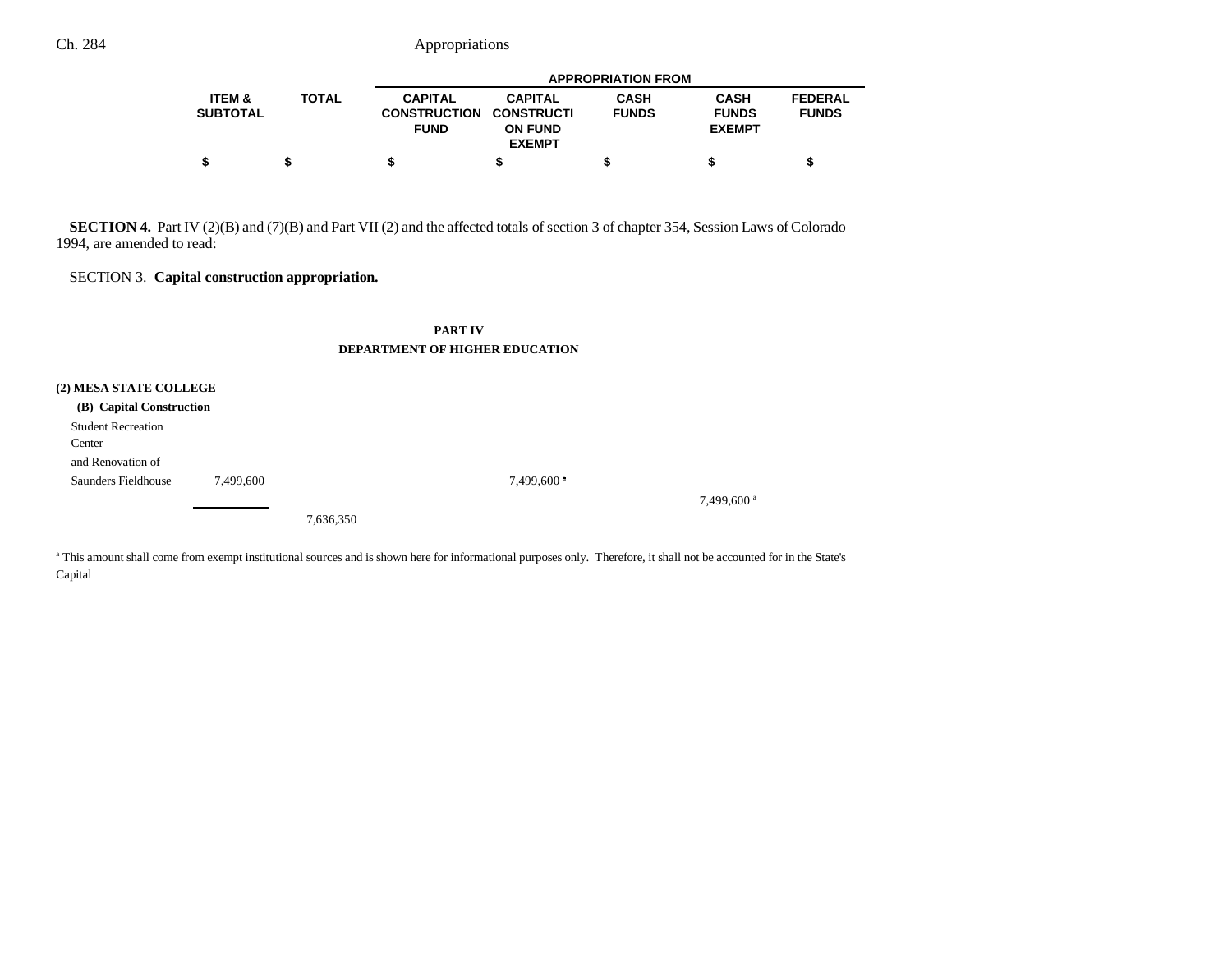Construction Fund and the limitations on encumbrance timeliness and use of internal workforce do not apply.

| (7) UNIVERSITY OF COLORADO AT BOULDER |            |           |                          |
|---------------------------------------|------------|-----------|--------------------------|
| (B) Capital Construction              |            |           |                          |
| <b>Engineering Center Health</b>      |            |           |                          |
| and Safety Upgrade                    | 764,776    | 764,776   |                          |
| Geological Sciences/Earth             |            |           |                          |
| Sciences Library                      |            |           |                          |
| <b>Replacement Facility</b>           | 10,737,800 | 1,437,600 | $9,300,200$ <sup>a</sup> |
| <b>Integrated Teaching</b>            |            |           |                          |
| Laboratory                            | 7,015,600  | 597,600   | $6,418,000$ <sup>a</sup> |
| <b>Ekley Space Renovation</b>         | 1,276,000  | 1,276,000 |                          |
| Imig Music Addition/Macky             |            |           |                          |
| <b>Basement Renovation</b>            | 2,095,500  | 2,095,500 |                          |
|                                       | 2,795,500  | 2,795,500 |                          |
| <b>Renovation of Porter</b>           |            |           |                          |
| <b>Biosciences Building</b>           | 3,972,000  |           | 3,972,000 <sup>a</sup>   |
| <b>ADDITION TO PORTER BIOSCIENCES</b> |            |           |                          |
| AND MUENZINGER PSYCHOLOGY             |            |           |                          |
| <b>BUILDINGS</b>                      | 9,735,000  |           | $9,735,000$ <sup>a</sup> |
|                                       | 25,861,676 |           |                          |
|                                       | 36,296,676 |           |                          |
|                                       |            |           |                          |

27,042,236

37,477,236

Ch. 284 Appropriations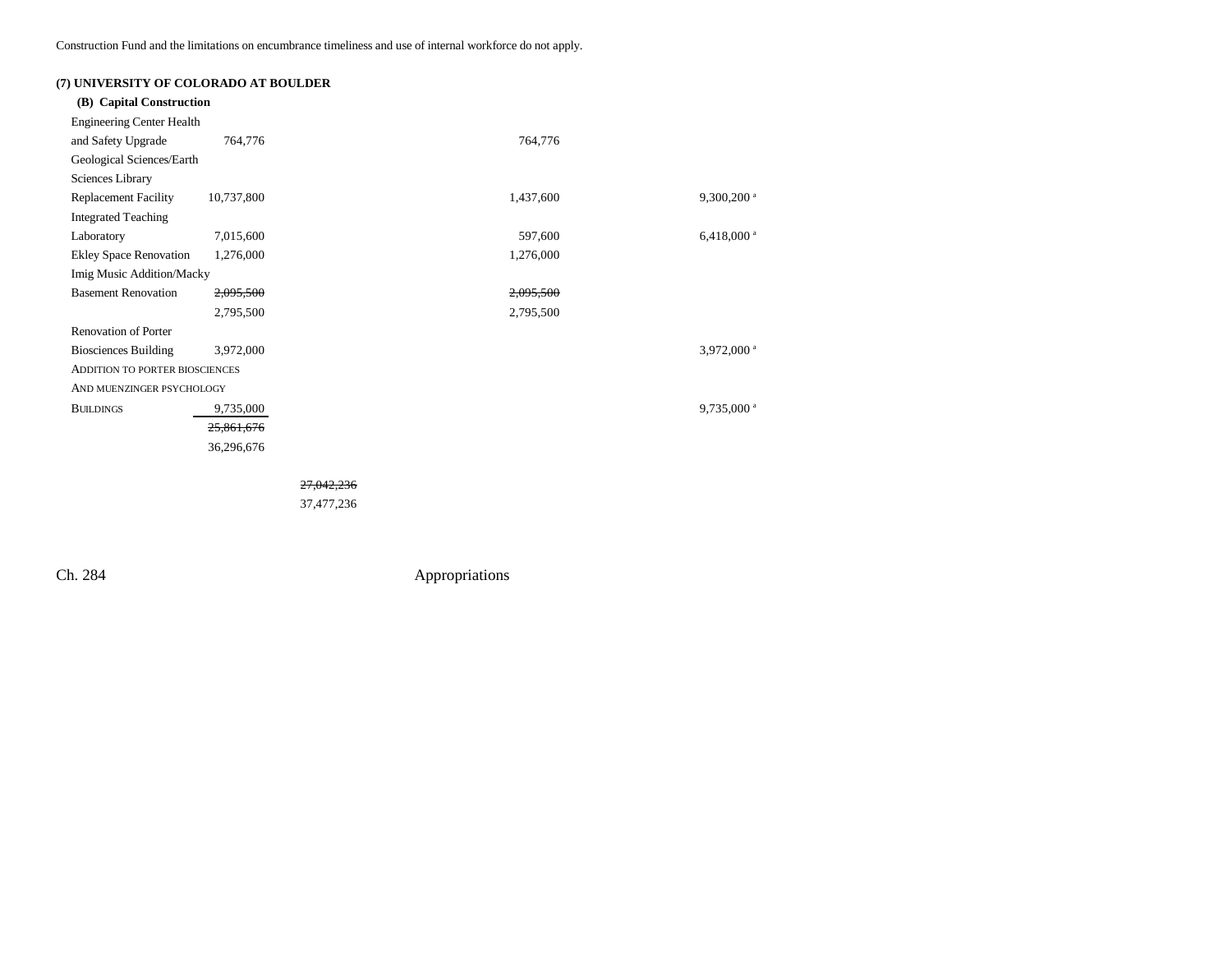|                               |              |                                                                 | <b>APPROPRIATION FROM</b>                         |                             |                                              |                                |  |
|-------------------------------|--------------|-----------------------------------------------------------------|---------------------------------------------------|-----------------------------|----------------------------------------------|--------------------------------|--|
| <b>ITEM &amp;</b><br>SUBTOTAL | <b>TOTAL</b> | <b>CAPITAL</b><br><b>CONSTRUCTION CONSTRUCTI</b><br><b>FUND</b> | <b>CAPITAL</b><br><b>ON FUND</b><br><b>EXEMPT</b> | <b>CASH</b><br><b>FUNDS</b> | <b>CASH</b><br><b>FUNDS</b><br><b>EXEMPT</b> | <b>FEDERAL</b><br><b>FUNDS</b> |  |
| \$                            |              |                                                                 |                                                   |                             |                                              |                                |  |

a These amounts shall come from exempt institutional sources and are shown here for informational purposes only. Therefore, they shall not be accounted for in the State's Capital Construction Fund and the limitations on encumbrance timeliness and use of internal workforce do not apply.

### **TOTALS PART IV (HIGHER**

| <b>EDUCATION</b> | \$81,375,807 | \$43,530,027 | \$32,870 | \$37,669,183 | \$143,727 |
|------------------|--------------|--------------|----------|--------------|-----------|
|                  | \$91,810,807 | \$36,730,427 |          | \$54,903,783 |           |

### **PART VIIDEPARTMENT OF MILITARY AFFAIRS**

| (2) CAPITAL CONSTRUCTION PROJECTS |           |           |                       |           |
|-----------------------------------|-----------|-----------|-----------------------|-----------|
| <b>Loveland Armory and Armed</b>  |           |           |                       |           |
| FORT COLLINS ARMORY               |           |           |                       |           |
| <b>AND ARMED</b>                  |           |           |                       |           |
| <b>Forces Reserve Center</b>      | 251.717   | 11.000    |                       | 240,717   |
| <b>Watkins/Front Range</b>        |           |           |                       |           |
| Armory <sup>1</sup>               | 3.662.720 | 1,040,000 |                       | 2,622,720 |
| Greeley Armory <sup>2</sup>       | 296,670   |           | $80,000$ <sup>a</sup> | 216,670   |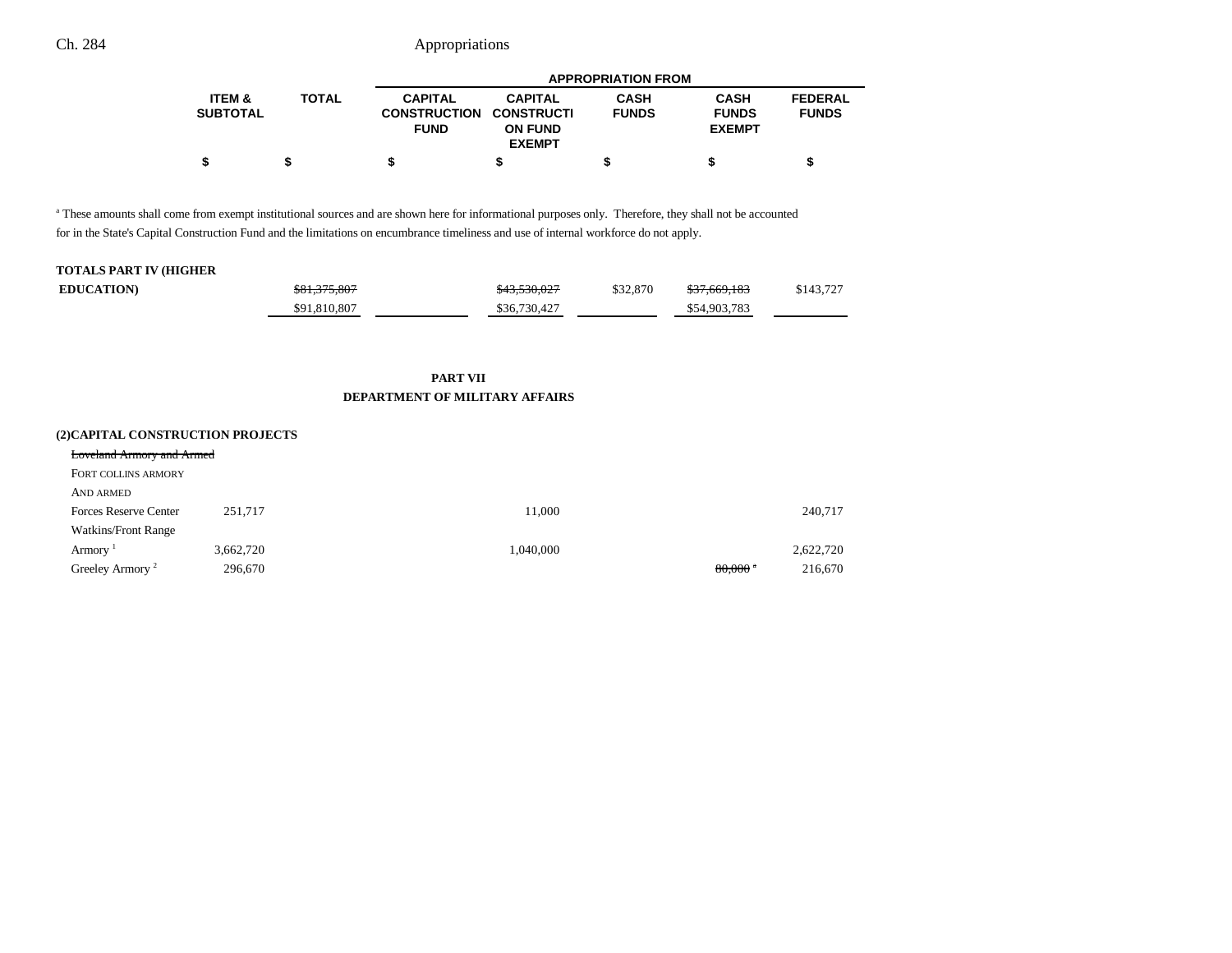4,211,107

<sup>a</sup> This amount shall be from gifts and donations. THE CITY OF GREELEY.

| <b>TOTALS PART VII (MILITARY</b> |               |              |             |                            |              |
|----------------------------------|---------------|--------------|-------------|----------------------------|--------------|
| <b>AFFAIRS</b> )                 | \$4,385,107   | \$1,150,000  |             | \$80,000                   | \$3,155,107  |
|                                  |               |              | \$80,000    |                            |              |
|                                  |               |              |             |                            |              |
|                                  |               |              |             |                            |              |
| <b>GRAND TOTALS (CAPITAL</b>     |               |              |             |                            |              |
| <b>CONSTRUCTION</b>              | \$220,740,065 | \$95,277,064 | \$7,062,470 | $$66,949,697$ *            | \$51,450,834 |
|                                  | \$231,175,065 | \$88,477,464 | \$7,142,470 | $$84,104,297$ <sup>a</sup> |              |

a Of this amount, \$2,628,466 is from the Highway Users Tax Fund pursuant to Section 43-4-201(3)(a), C.R.S. and \$944,691 contains a (T) notation.

**SECTION 5.** Chapter 310, Session Laws of Colorado 1994, is amended BY THE ADDITION OF A NEW SECTION to read:

SECTION 3. **Appropriations for the 1994-95 fiscal year.** In addition to any other appropriation, there is hereby appropriated, out of any moneys in the capital construction fund not otherwise appropriated, to the board of trustees of the Colorado school of mines, for the fiscal year beginning July 1, 1994, one million six hundred fifty-five thousand dollars (\$1,655,000), for the costs associated with the cleanup of hazardous waste located on the campus of the Colorado school of mines.

**SECTION 6. Appropriation for the 1994-95 fiscal year.** In addition to any other appropriation made for the current fiscal year, there is hereby appropriated, out of any moneys in the general fund not otherwise appropriated, to the capital construction fund created in section 24-75-302, Colorado Revised Statutes, the sum of two million eighty-one thousand dollars (\$2,081,000).

Ch. 284 Appropriations